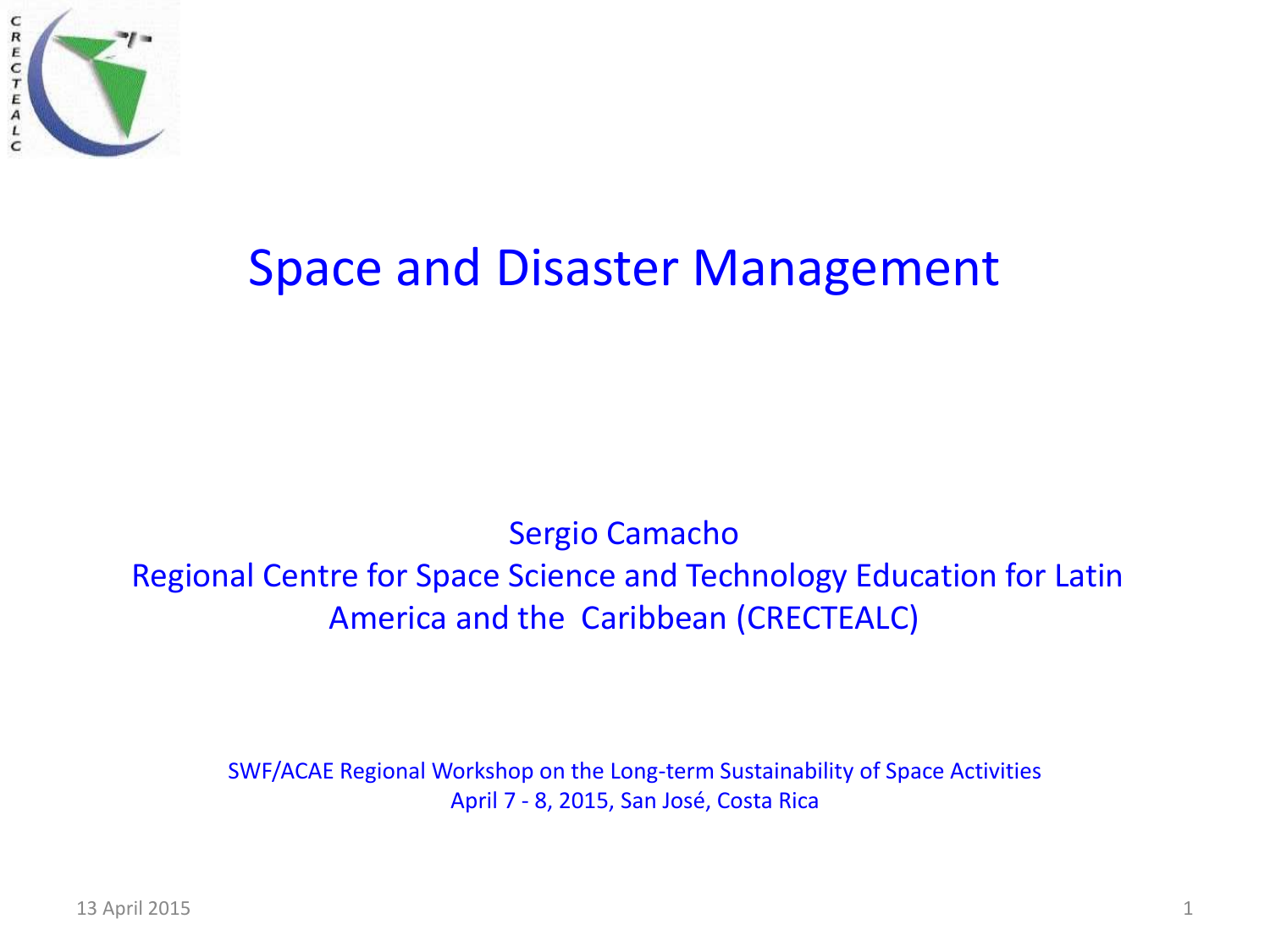

#### Contents of the Presentation

- An Overview of the type of disasters that affect Latin America and the Caribbean.
- The need to change from a reactive approach to disaster management to a preventative approach
- The importance of space science and technology in providing information to decision-makers
- Space tools for solutions to flooding
- The need for capacity building and what is being done through coordination and cooperation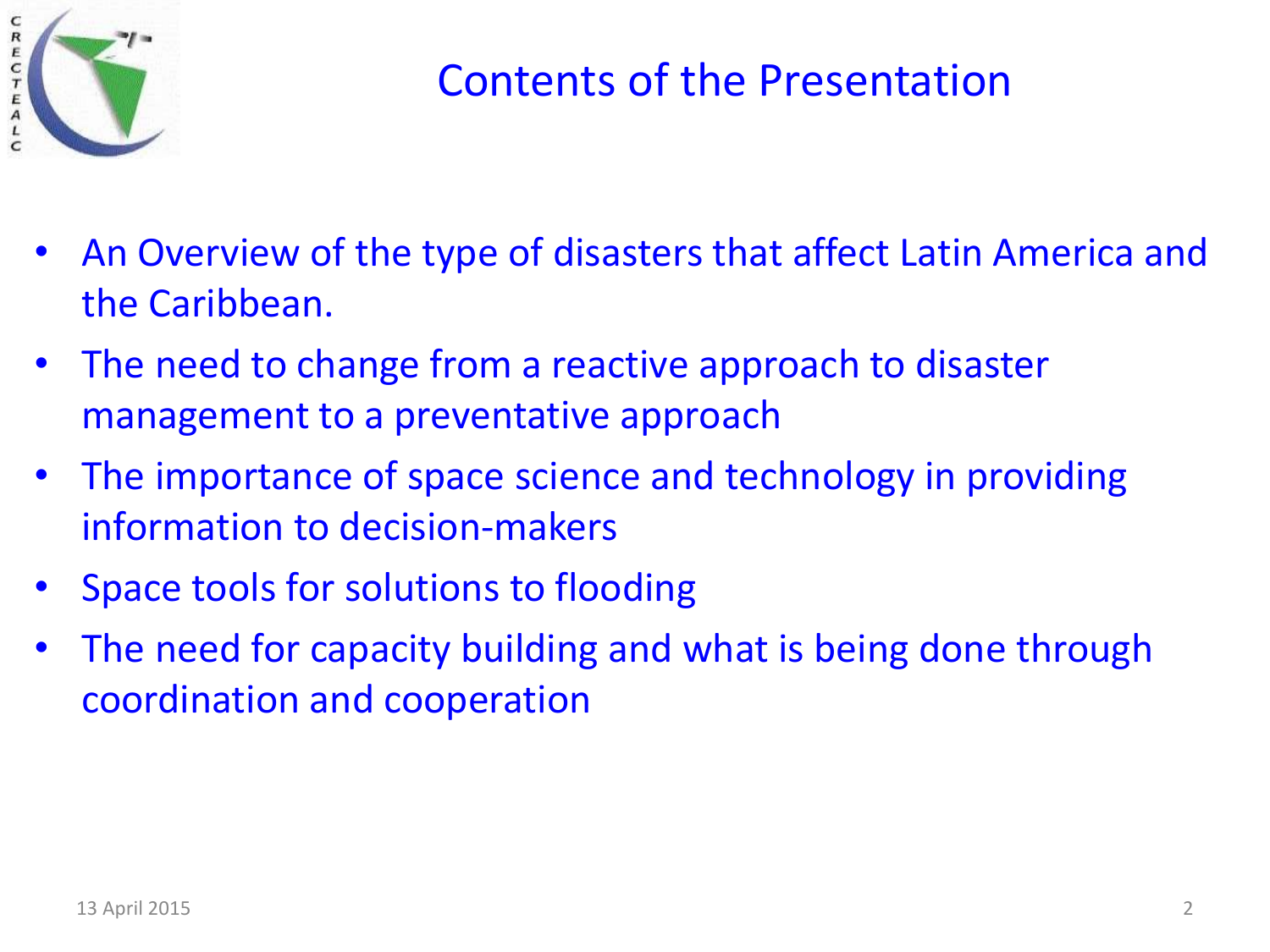

Inter-American Development Bank (2000)

- Between 1970 2000, an average of 32.4 disasters per year in LAC
	- 226,000 fatalities (or around 7,500 deaths a year)
	- Estimate annual average cost between \$700M & \$3.3 billion.
- Disasters result in negative short-term effects on GDP growth
- In some cases, longer-term economic consequences, (slower growth, higher indebtedness and higher regional and income inequality
- Environmental and social costs are also substantial.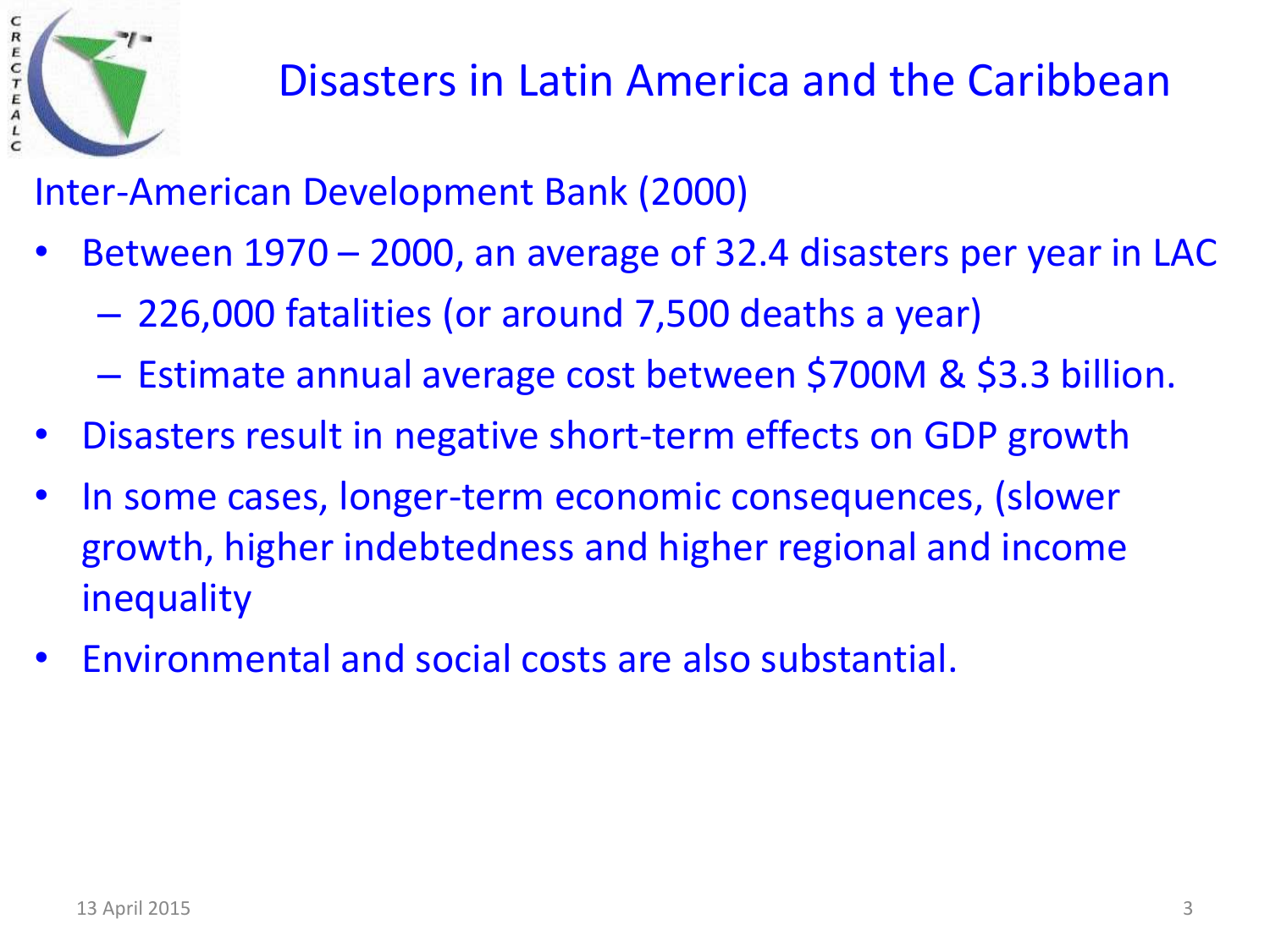

Natural disasters: Temporary events triggered by natural hazards that overwhelm local response capacity and seriously affect social & economic development.

- Due to geographical conditions, LAC is prone to natural events of severe intensity.
- BUT large economic and human cost is mainly due to extreme vulnerability.
	- Vulnerability due to the pattern of socioeconomic development
	- Inadequate risk management policies
		- In part due to insufficient timely information on risk areas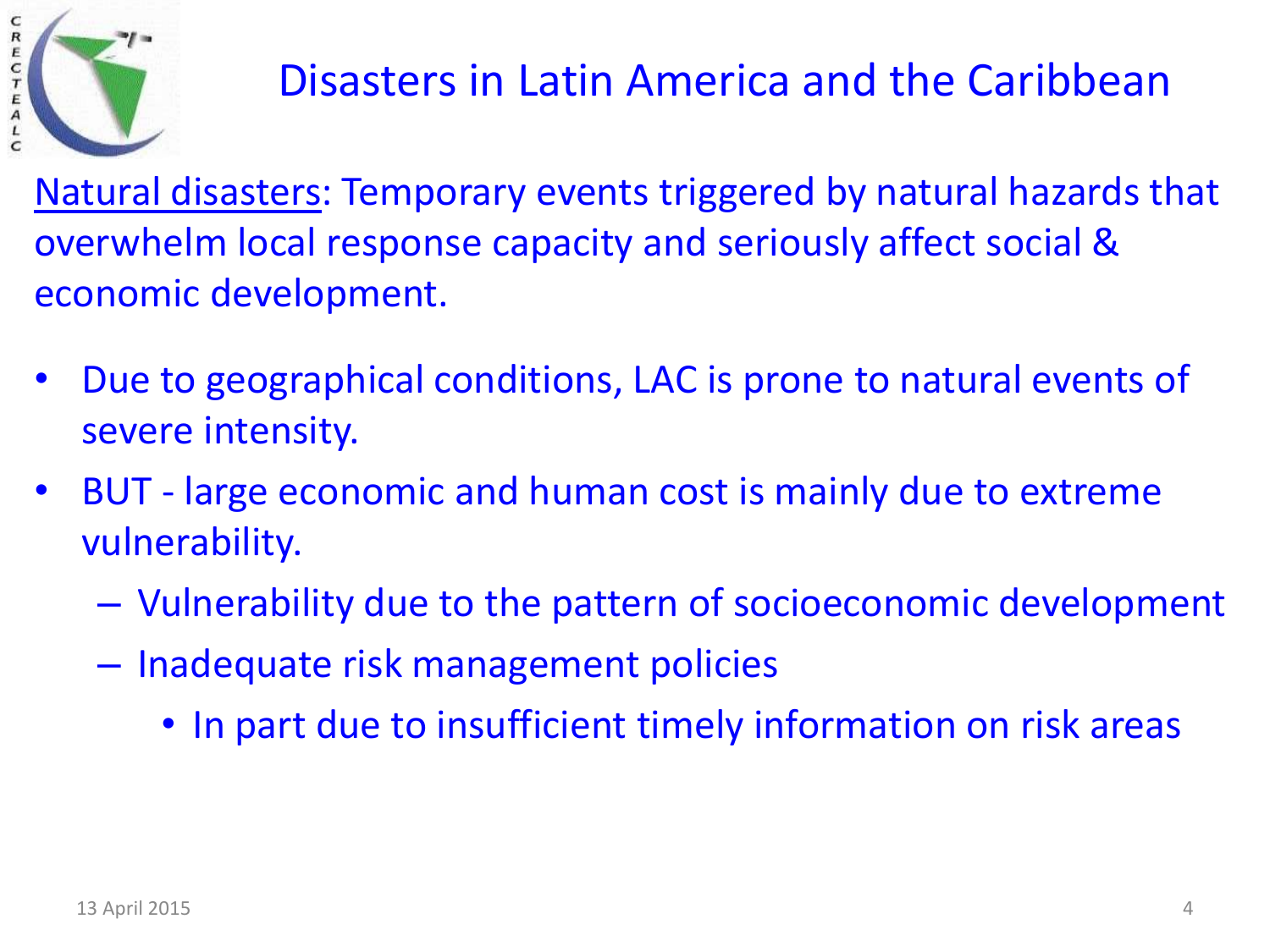

#### **Distribution of disasters in Latin America and the Caribbean by subregions (1970 – 1999)**

| Subregion                                     | Occurrence (%) | Fatalities (%) | Affected (%) | Damages,<br>$$1998 ($\%)$ |
|-----------------------------------------------|----------------|----------------|--------------|---------------------------|
| <b>South America</b>                          | 50             | 65             | 75           | 53                        |
| <b>Mexico &amp; Central</b><br><b>America</b> | 28             | 33             | 13           | 31                        |
| <b>Caribbean</b>                              | 22             | $\overline{2}$ | 12           | 16                        |
| <b>Total</b>                                  | 100            | 100            | 100          | 100                       |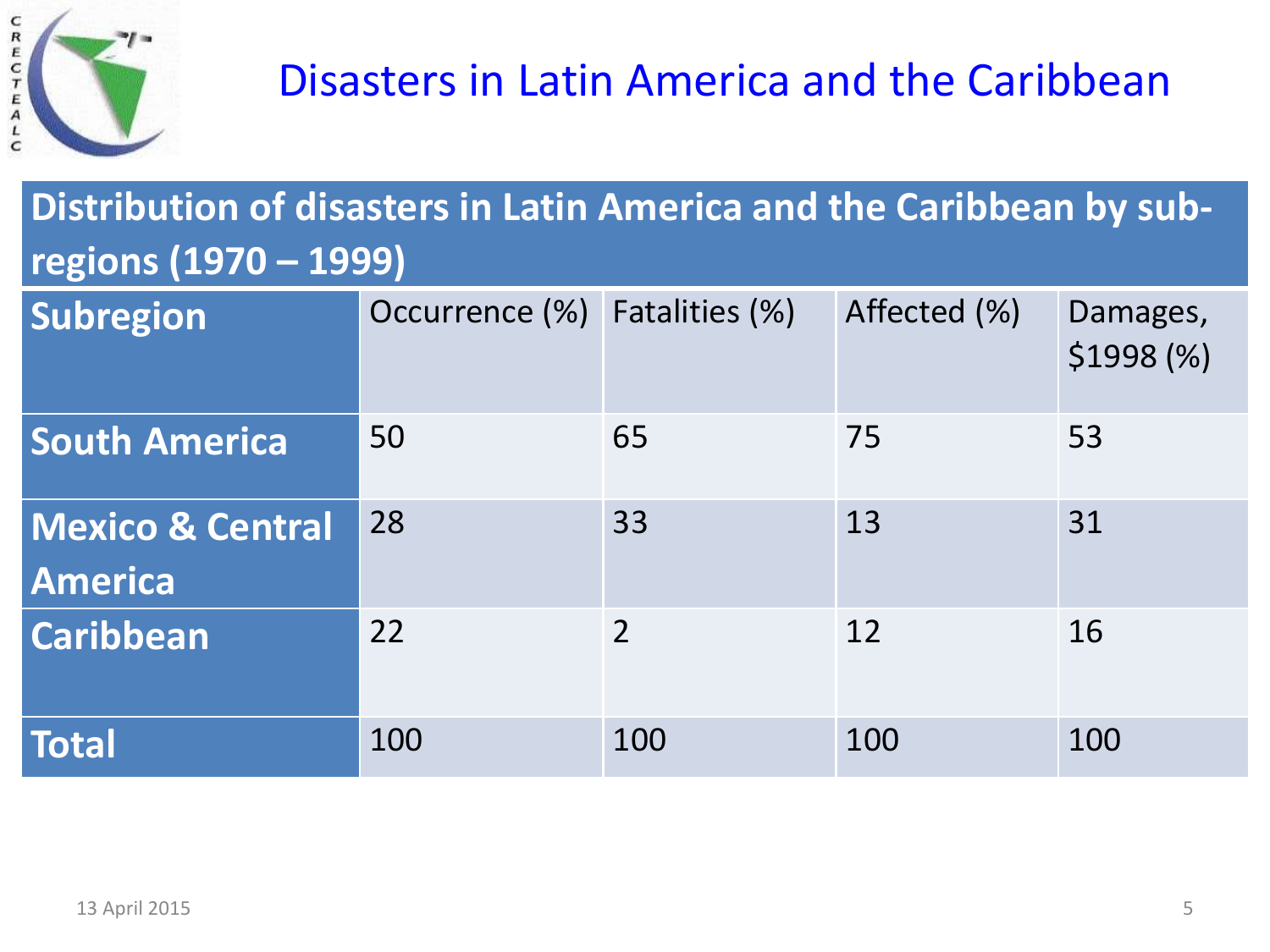

#### **Disaster Exposure Indicators in Latin America and the Caribbean by Sub-region (1970 – 1999)**

| <b>Subregion</b>                                        | Occurrence/              | Share of pop killed Share of pop<br>thousand km2 per million hab | affected per<br>thousand hab | Cumulative<br>damages as share<br>of 1998 GDP |
|---------------------------------------------------------|--------------------------|------------------------------------------------------------------|------------------------------|-----------------------------------------------|
| South<br><b>America</b>                                 | 0.3%                     | 431.1                                                            | 322.9                        | 3.9%                                          |
| <b>Mexico &amp;</b><br><b>Central</b><br><b>America</b> | $1.2\%$ *                | $555.1$ **                                                       | 147.7                        | $7.1\%$ ***                                   |
| <b>Caribbean</b>                                        | 10.1%                    | 3.8                                                              | 486.4                        | 43.3%                                         |
|                                                         | * 30% without<br>Mexico; | $** 1,467$ without<br>Mexico;                                    |                              | *** 31.8%<br>without Mexico.                  |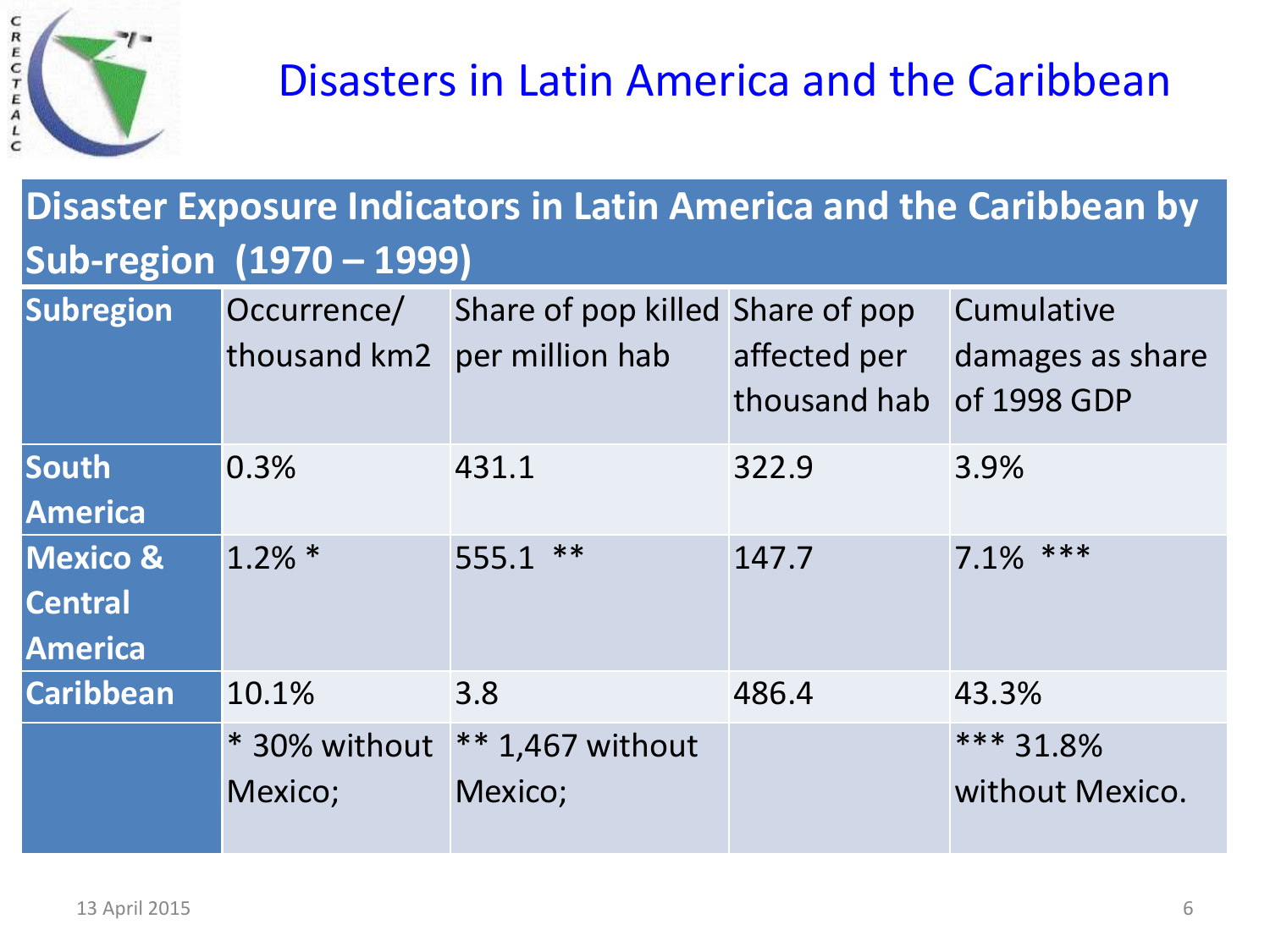

# Type of disasters in Latin America and the Caribbean

The nature of the risk is also different because the three sub-regions of LAC do not face the same type of disasters.

- Nearly half the disasters in South America have been caused by flooding. The two other important triggering events have been slides and earthquakes, while windstorms only caused 7% of disasters.
- In the Caribbean, more than half of disasters were due to wind storms, while flooding was the second major natural event causing disasters.
- Central America is the region that by far faces the biggest variety of disasters, with 31% caused by floods, 26% by wind storms, 19% by earthquakes and 8% by volcanoes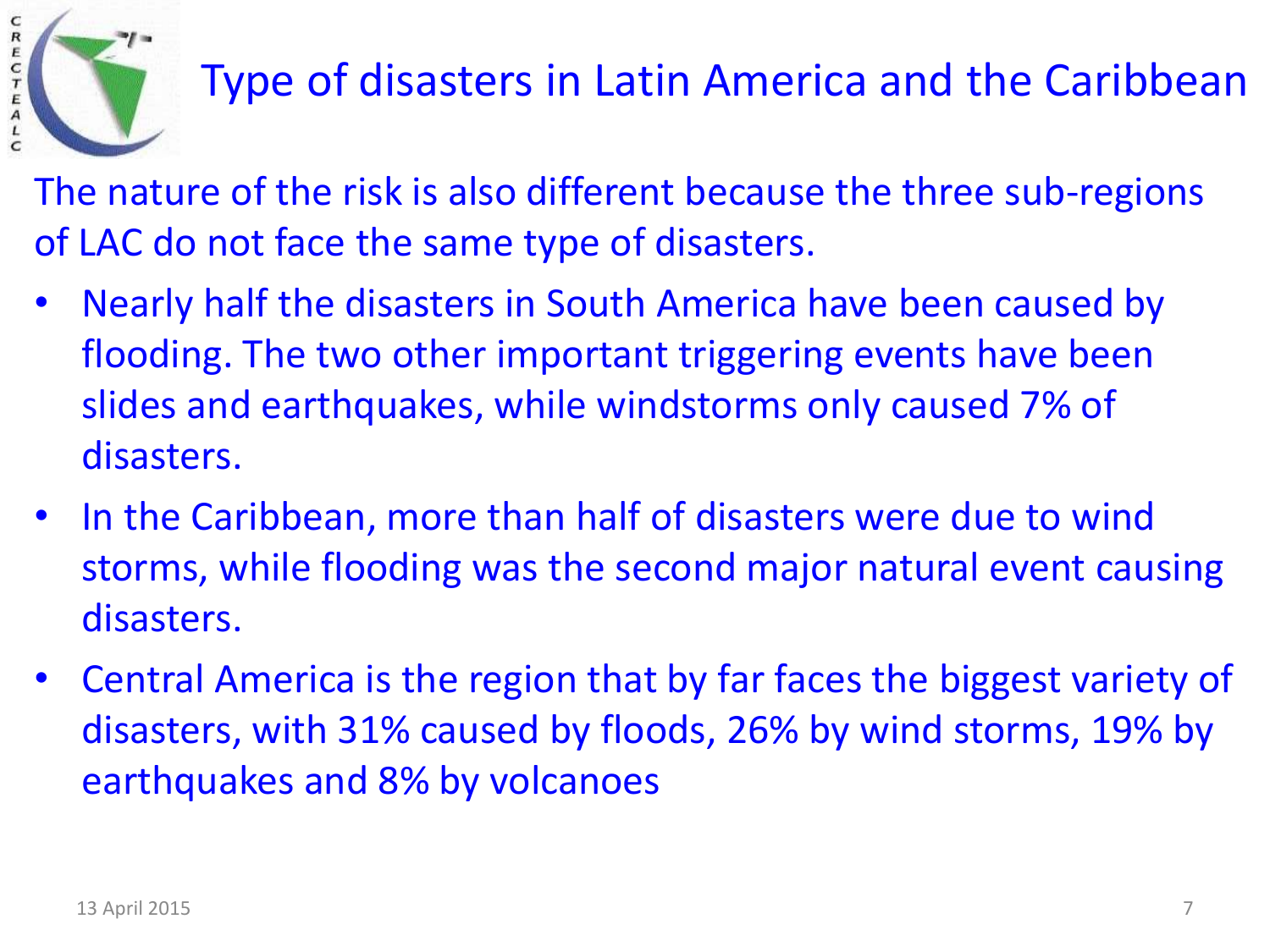

#### Take away for

Disasters in Latin America and the Caribbean

- 50% of the disasters in LAC occur in South America, 65% of the fatalities, 75% of the population affected & 53% of total damages.
- But, South America's effective exposure to risk is not as high as in Central America or the Caribbean.
- Occurrence per thousand km2 is only 0.3, compared with 10.1 for the Caribbean;
- Central America has a greater proportion of population killed than South America does (especially if Mexico is not counted)
- The Caribbean has a greater proportion of affected population than South America.
- In terms of damages, cumulative losses for 1970-99 represent only 3.9% of the combined GDP of South American countries, whereas they amount to 43.3% for the Caribbean.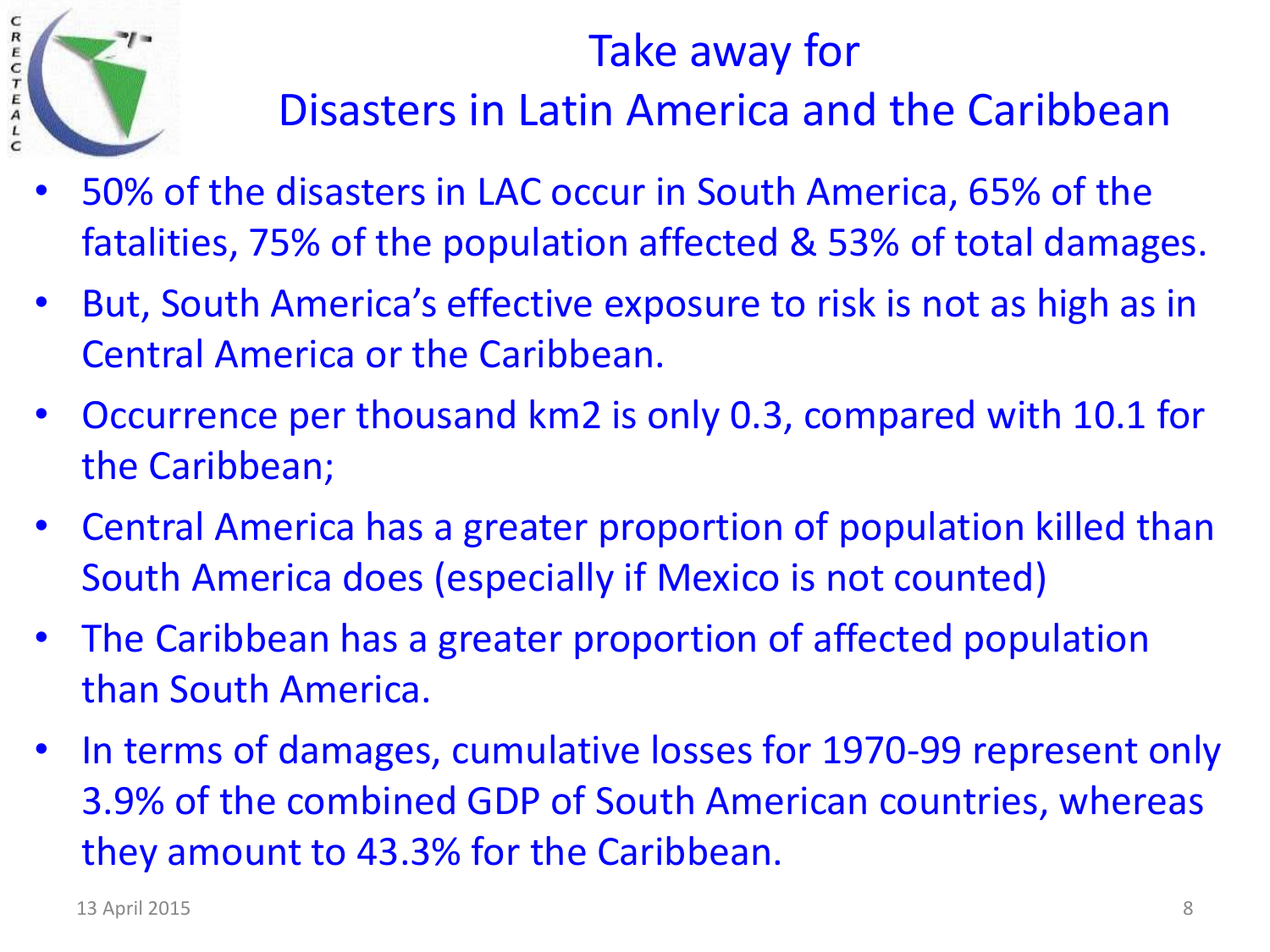

# Outlook of the impact of disasters in Latin America and the Caribbean

Instead of a proactive approach towards risk management focused on risk reduction and preparedness, the region continues to rely upon:

- Costly reconstruction; and
- In some cases, on post-disaster international assistance.

**This reactive stance is costly in terms of lives & destroyed assets and appears unsustainable**

- worldwide international assistance decreases
- natural disaster proneness increases everywhere

Improvement of risk management is essential for economic and social development in the region.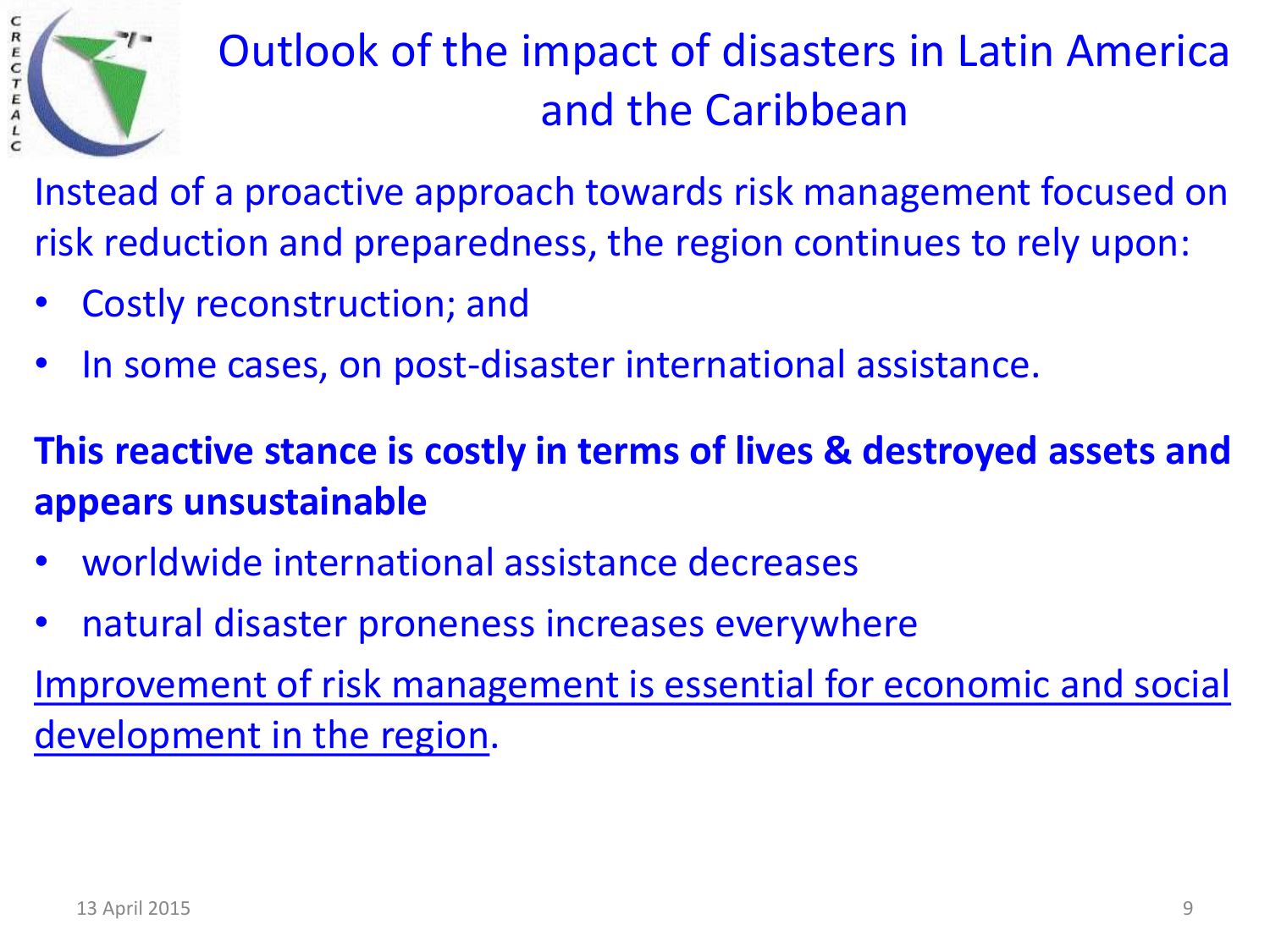

UNISPACE III recognized the importance of space for improving our fundamental knowledge of the universe and for improving the daily lives of people worldwide through:

- Environmental monitoring,
- Management of natural resources,
- Early warning systems to help mitigate potential disasters and support disaster management,
- Meteorological forecasting,
- Climate modelling
- Satellite navigation and communications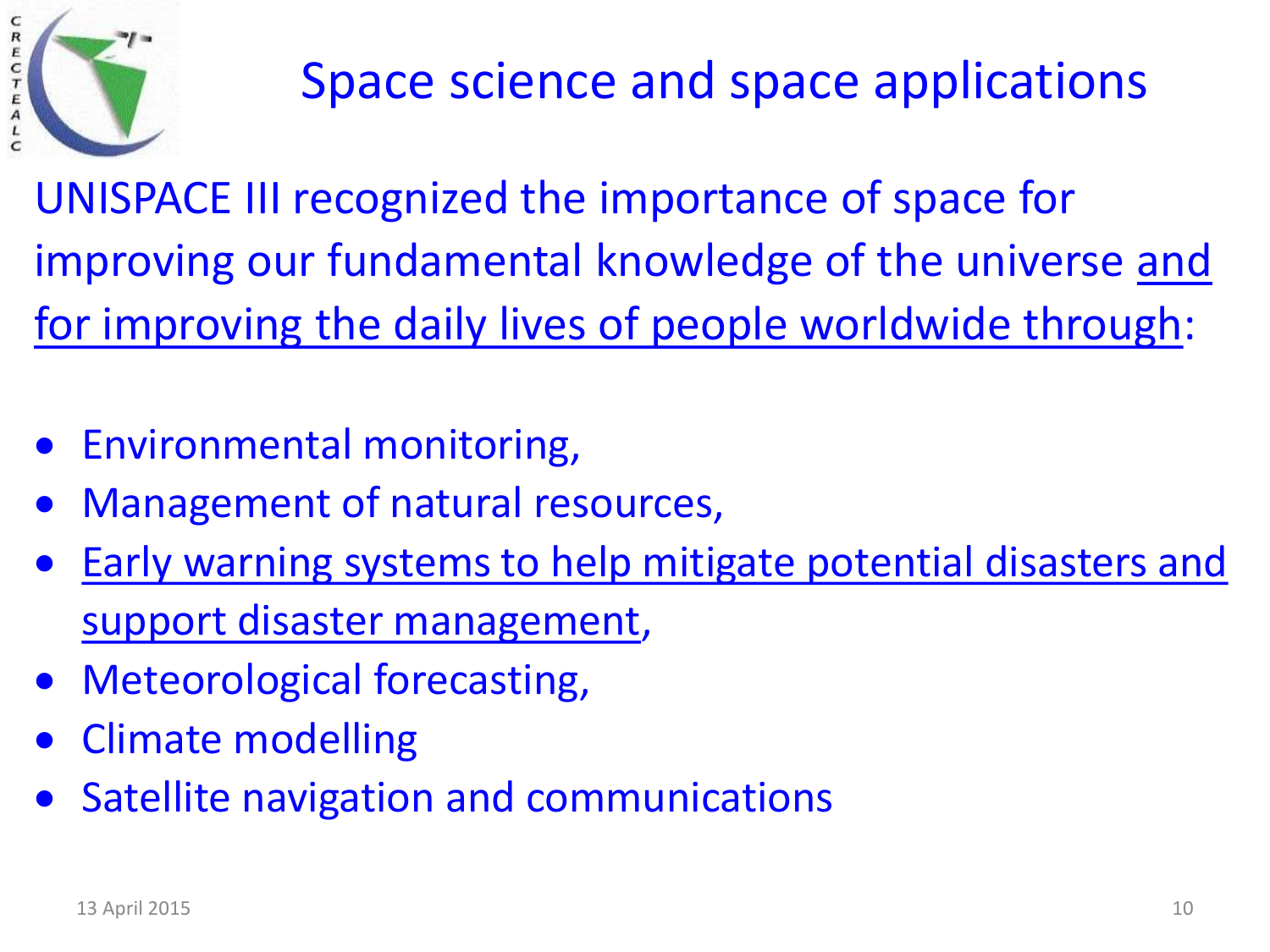

- The implementation of the recommendations of UNISPACE III and other cogent initiatives:
- United Nations Platform for Space-based Information for
- Disaster Management and Emergency Response (UN-SPIDER);
	- o Partnerships with more than 20 UN entities, international organizations and governments to promote use of space-based tools in global and regional initiatives
		- Third World Conference on Disaster Risk Reduction, (Japan, March 2015) – Sendai Framework for DRR (2015 – 2030)
		- **The UN-SPIDER knowledge portal [\(www.un-spider.org\)](http://www.un-spider.org/)**
		- 17 Regional Support Offices (incl. Argentina, Colombia).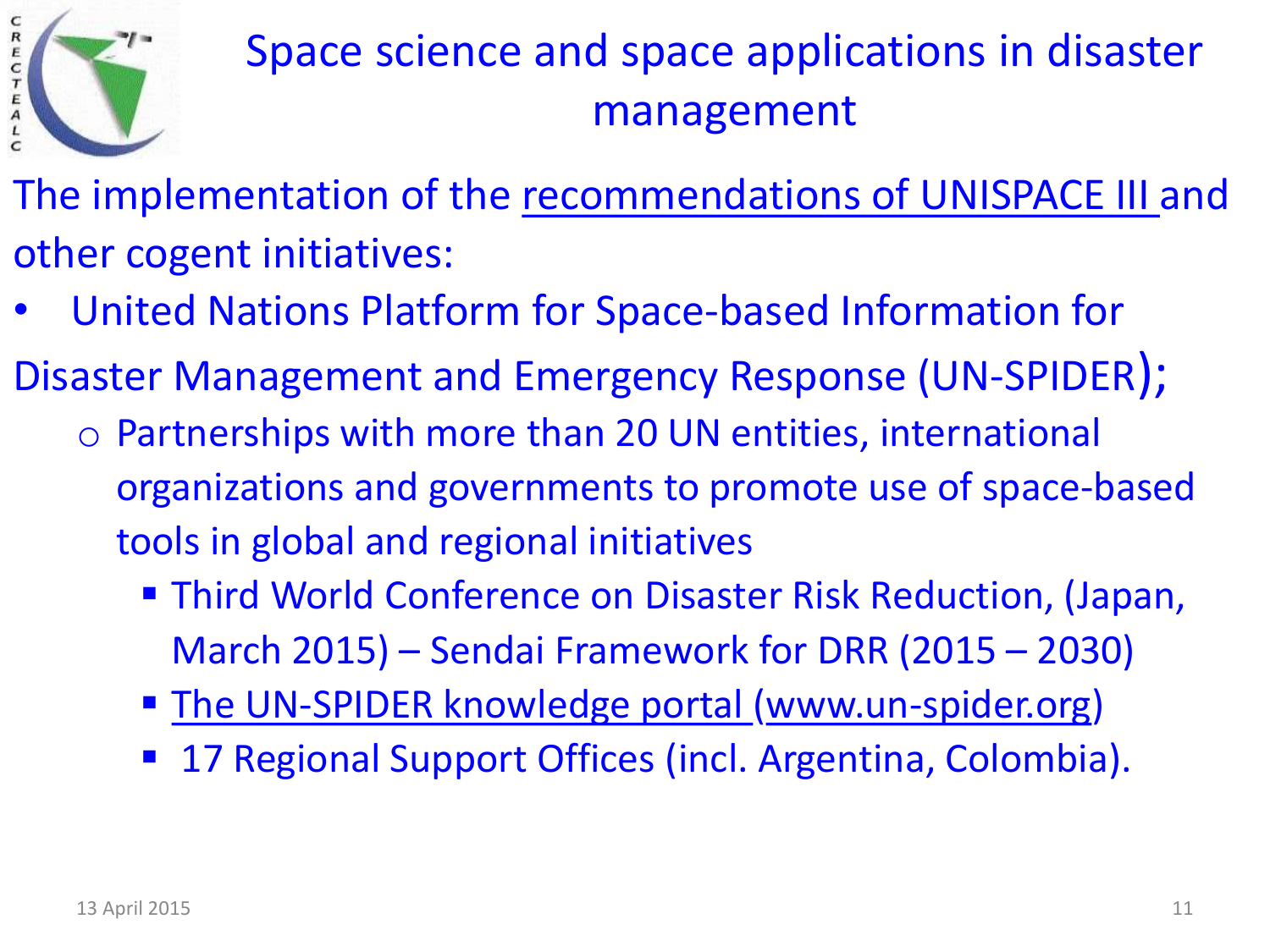

The implementation of the recommendations of UNISPACE III and other cogent initiatives:

- Group on Earth Observation Satellites (GEO; 97 Members & 87 participating organizations, including OOSA and SWF);
	- o Developing Global Earth Observation System of Systems (GEOSS)
	- o Nine SBAs, including Disasters
	- o Dedicated Secretariat

(http://earthobservations.org)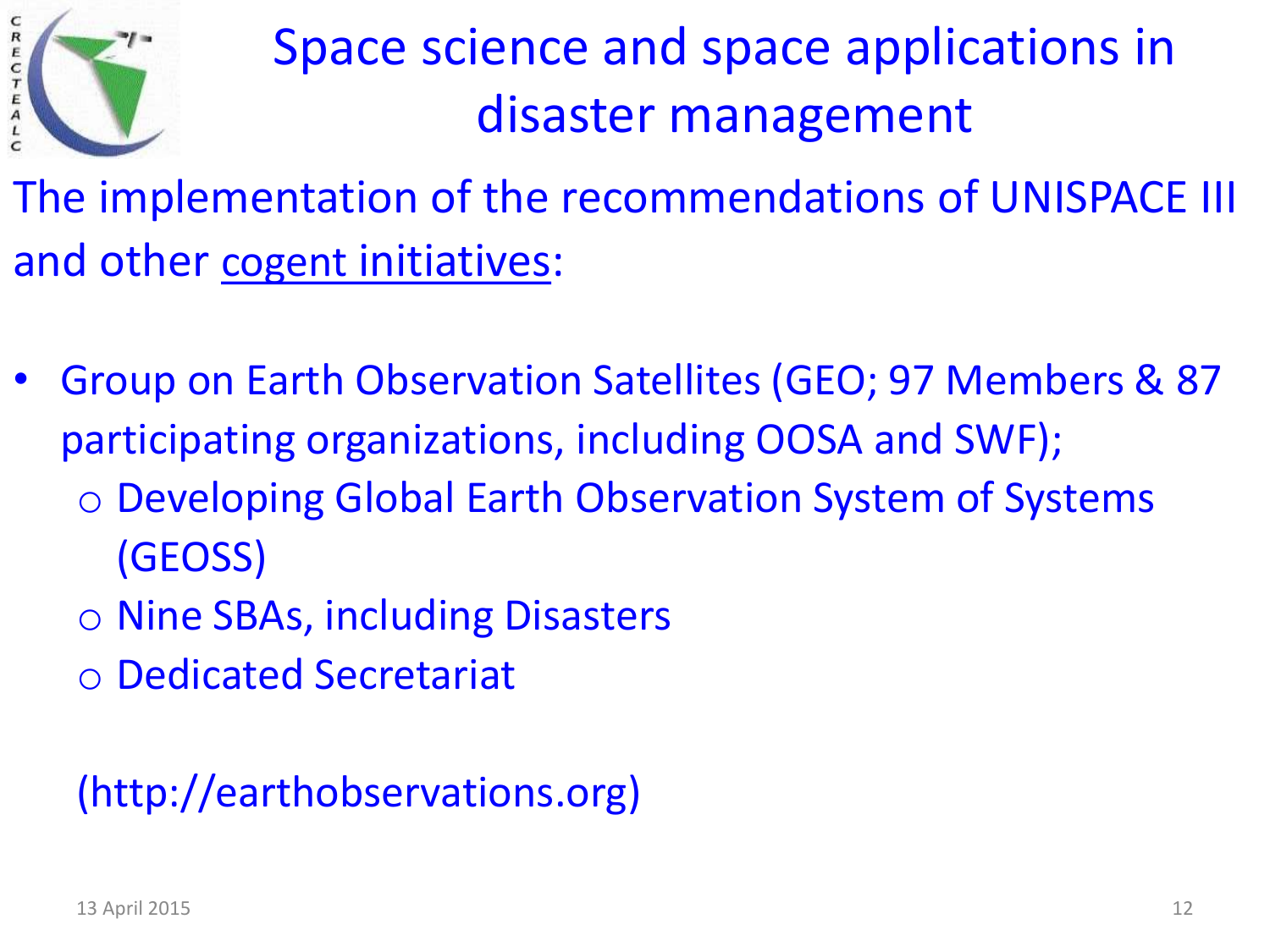

- GEO Developing Global Earth Observation System of Systems (GEOSS)
	- o Nine SBAs, including Disasters
	- o Dedicated Secretariat

(http://earthobservations.org)

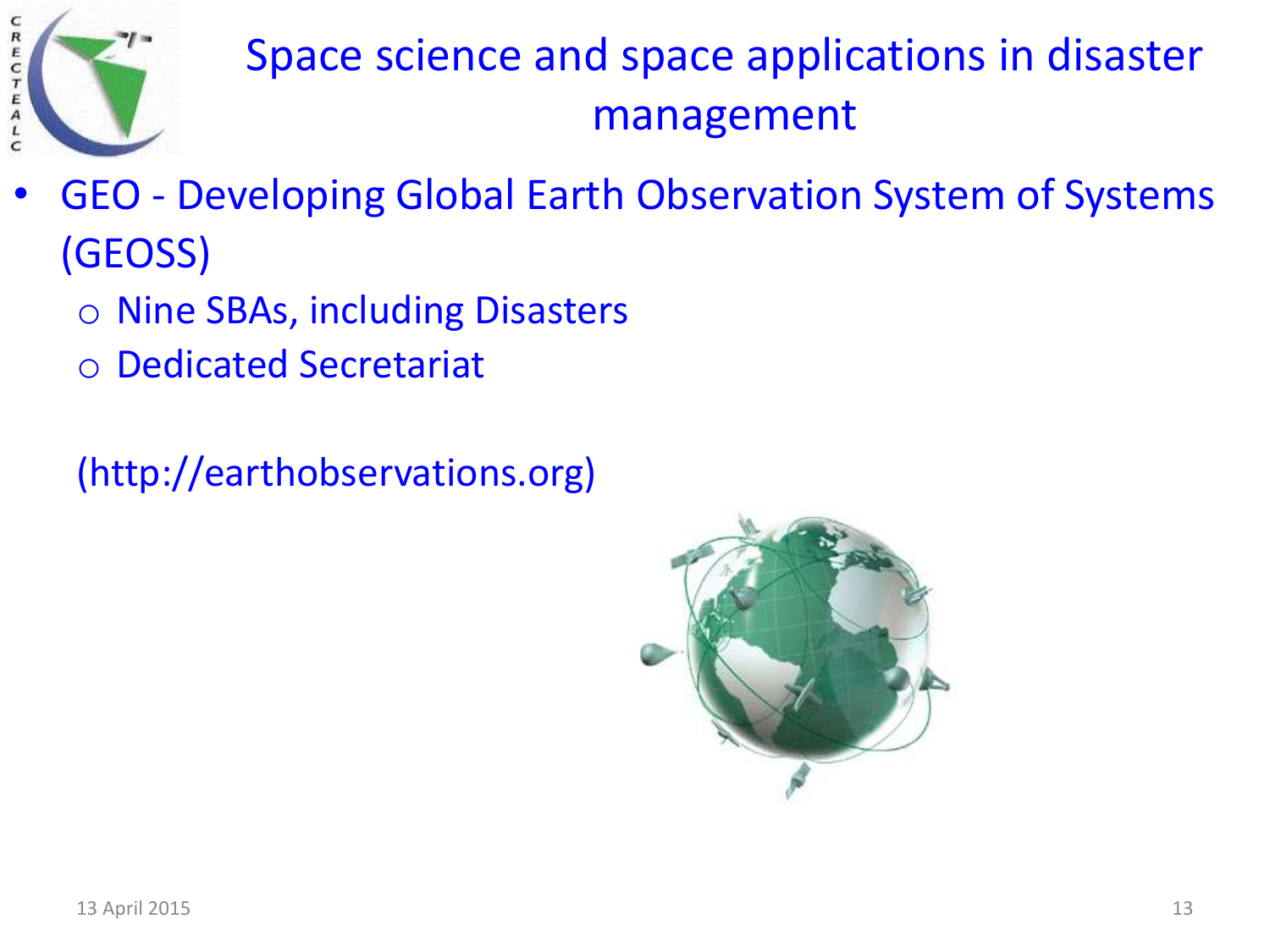



13 April 2015 **Source: Data from CRED (1999).** 14

\*Famine, insect infestation, wave/surge and extreme temperature.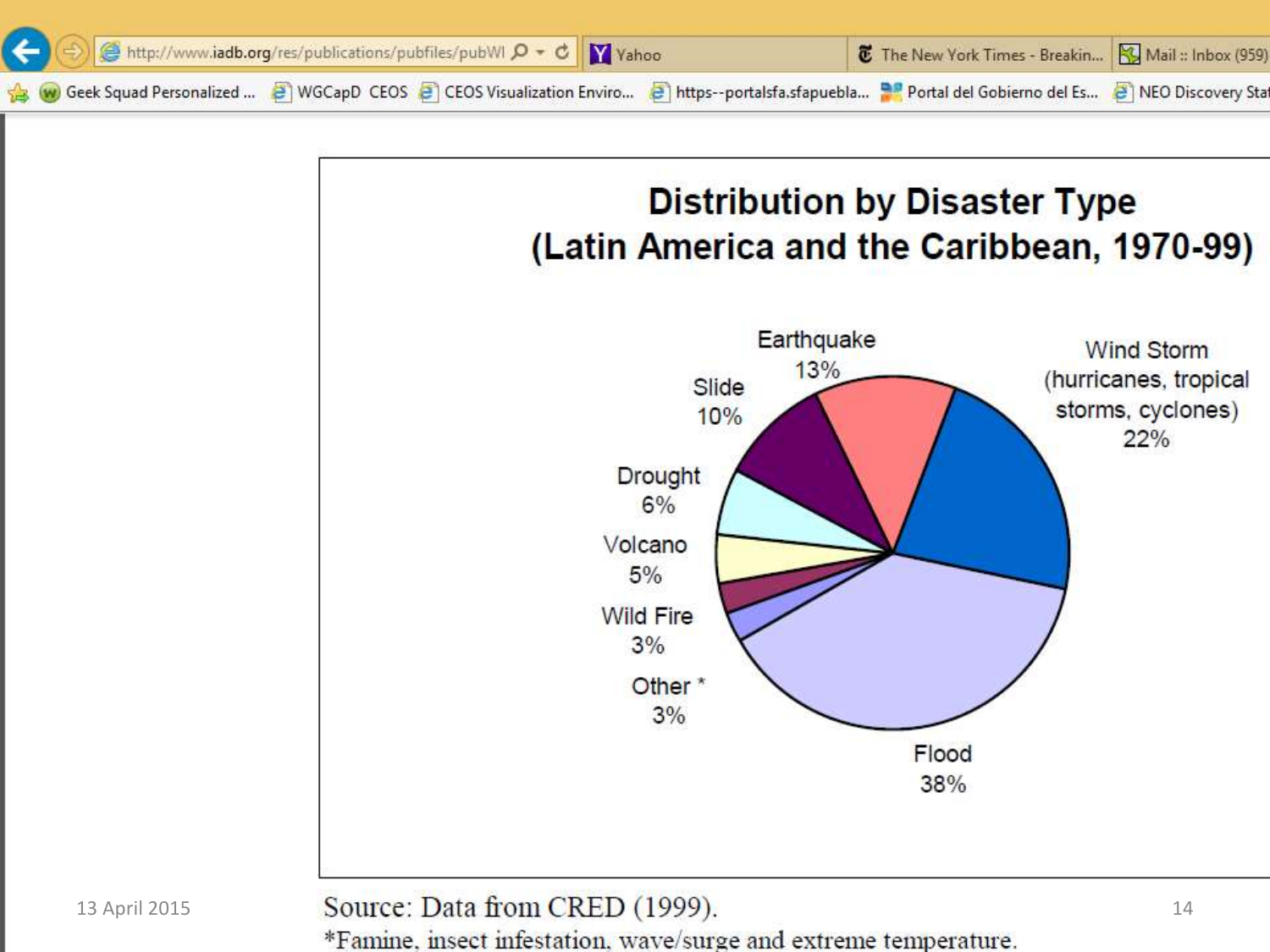

The implementation of the recommendations of UNISPACE III and other cogent initiatives:

- International Charter on Space and Major Disasters (U-III, 2000); collaboration among 15 space agencies to provide [satellite](http://www.un-spider.org/node/7911)derived info & products to support [disaster](http://www.un-spider.org/node/7661) [response](http://www.un-spider.org/node/7680) efforts.
- Famine Early Warning Systems Network (FEWS) and the Regional Visualization and Monitoring System (SERVIR) - USA
- DLR Center for Satellite-based Crisis Information (ZKI) Germany, operational mapping and analysis tasks for disaster events worldwide
- Sentinel Asia (like the Charter; for Asia)
- Others 13 April 2015 15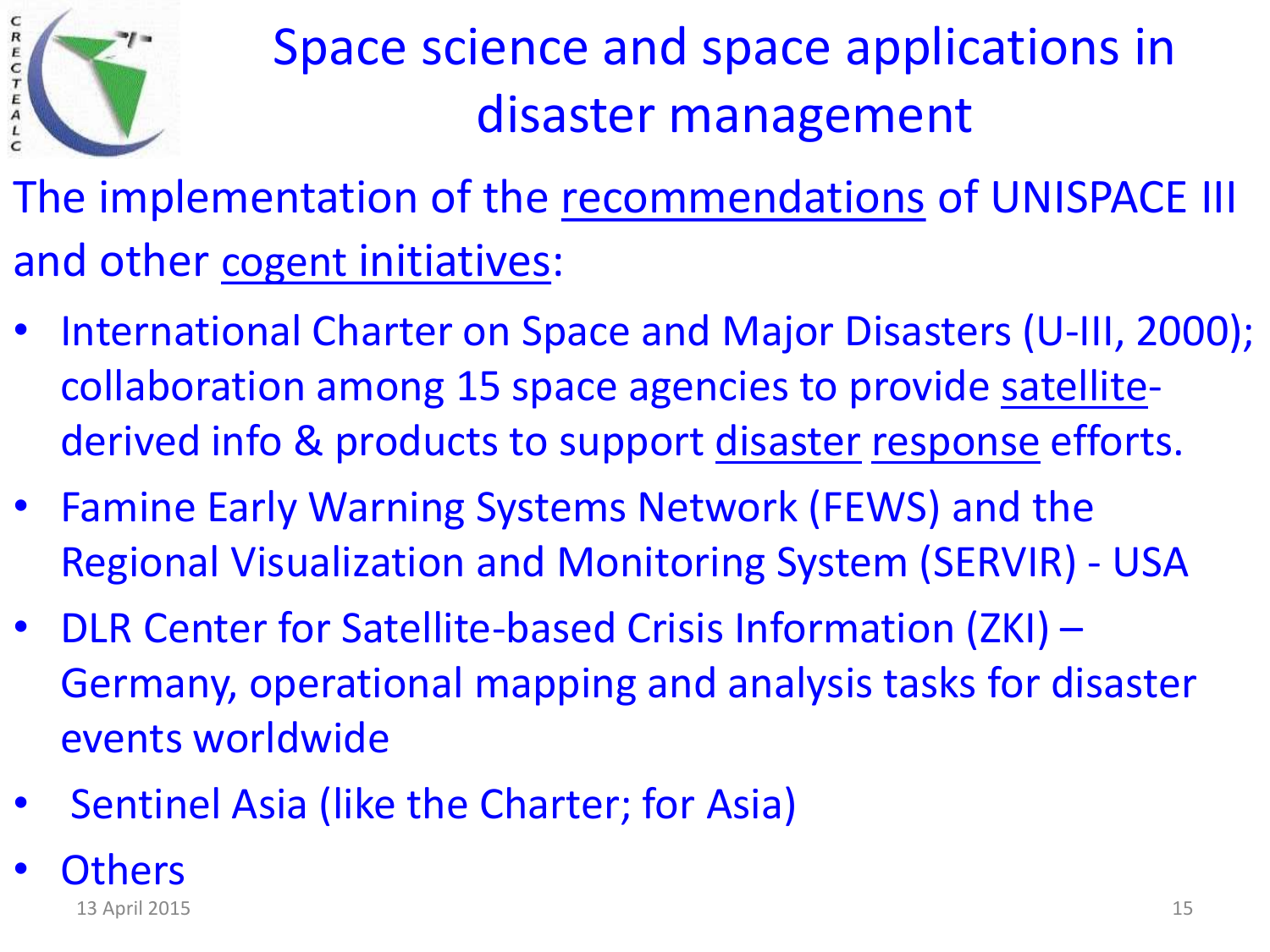

### Flooding and hydrological Disasters in Latin America and the Caribbean

- Weather is of interest to people, as it affects agriculture, industry, transportation and many of our daily life activities.
- However, it sometimes threatens our safety and even our lives when extreme weather events such as hurricanes, typhoons, ice storms, tornados, tropical and winter storms come upon us with little warning. Extreme weather events can cause floods, coastal storm surges and landslides.
- There are also weather events that are longer time in the making. In this case, flooding and drought are "creeping" disasters due to periodic phenomena like El Niño or La Niña or due to weather patterns that may be caused by climate change.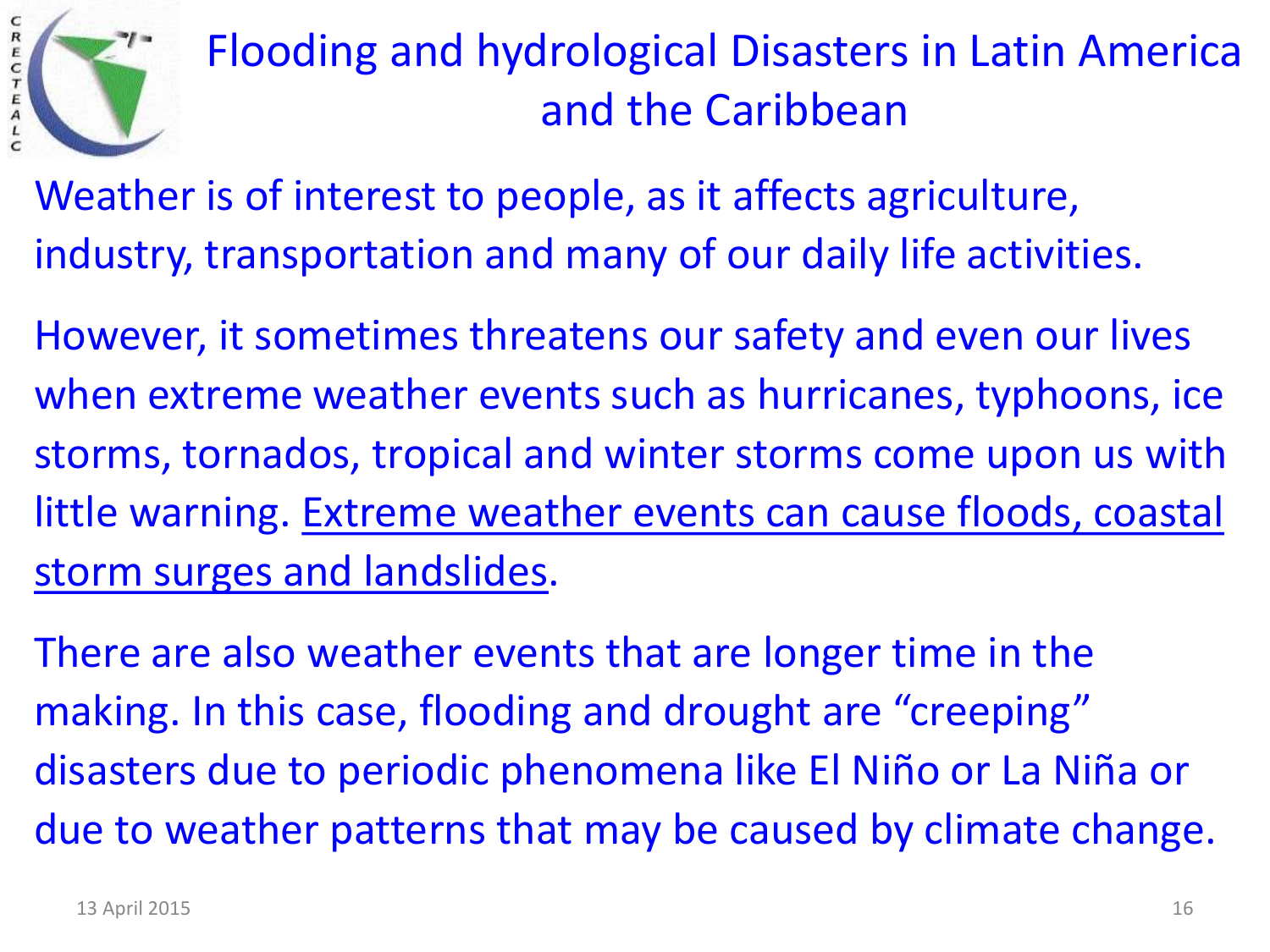

Space solutions for flooding & hydrological Disasters

Earth Observation data from geostationary and low-Earth orbiting satellites to:

- Mitigate the impacts of extreme weather events; and
- Facilitate civil protection activities following flooding events The Global Observing System (GOS) provides observations of the state of the atmosphere and ocean surface for preparation of:
- Weather analyses,
- Weather forecasts, advisories and warnings,
- Climate monitoring and environmental activities.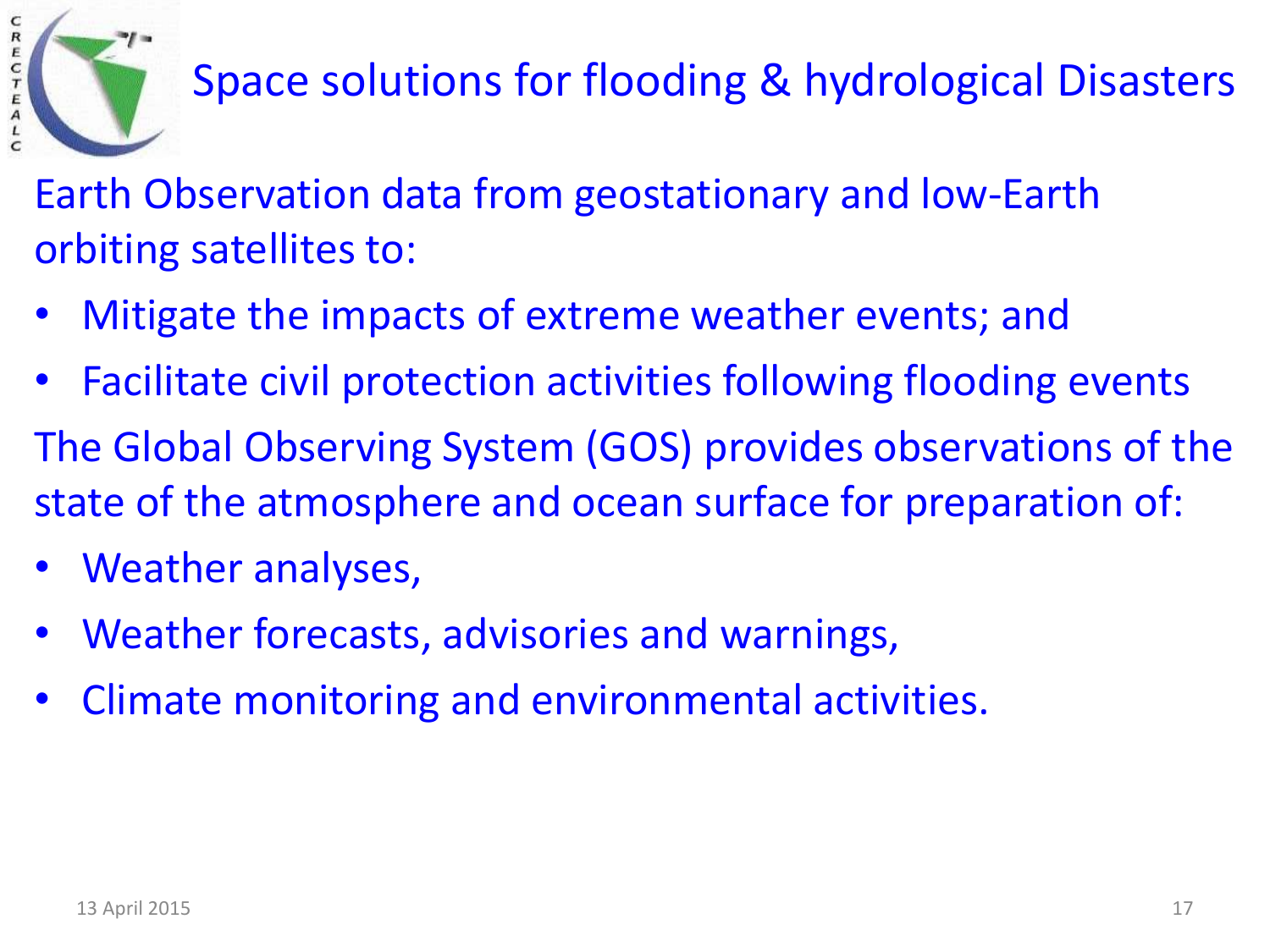

#### The Global Observing System (representation not up to date)

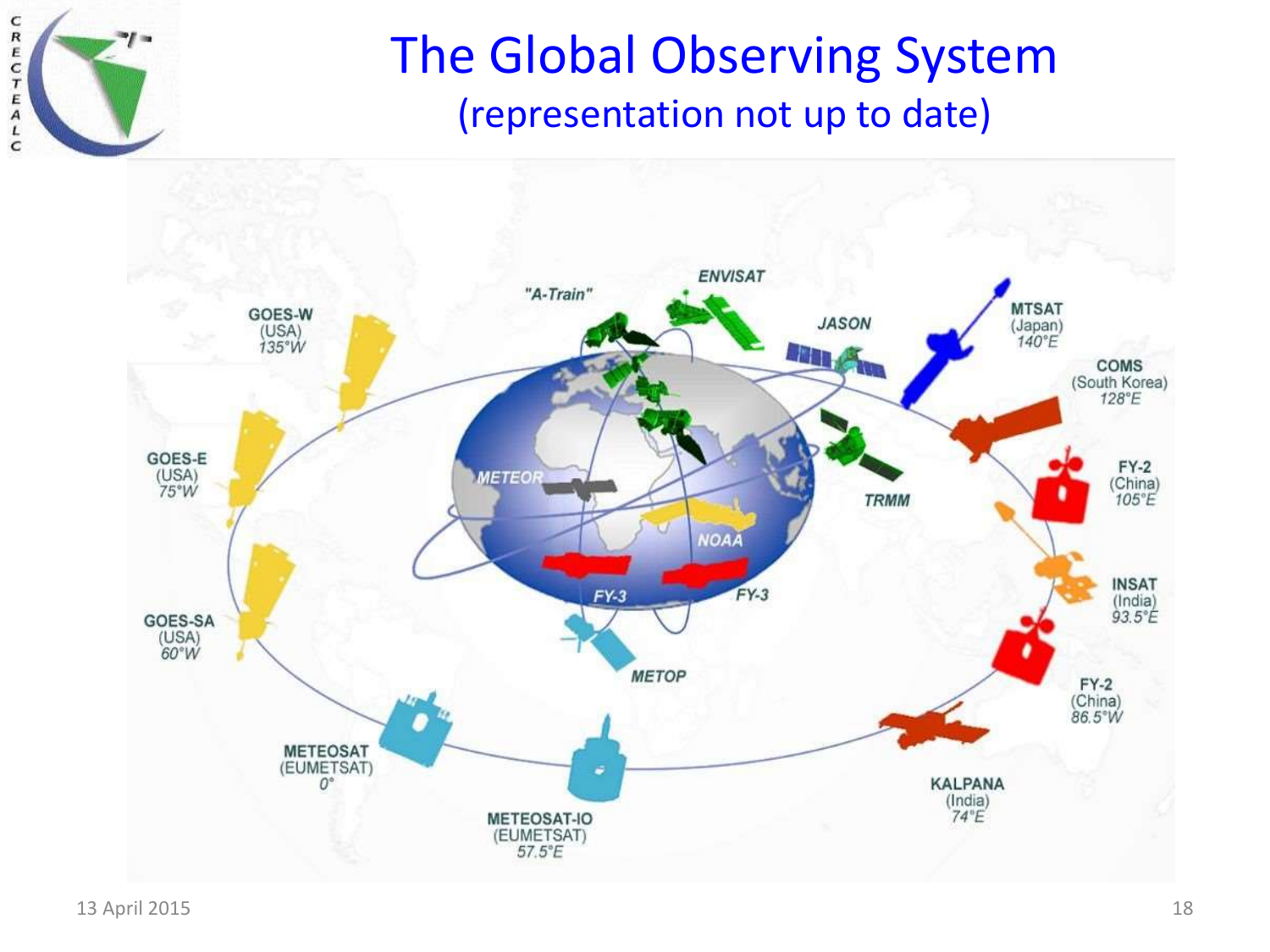

# Space providing accurate and timely information for decision-makers

- Space science and technology can provide accurate and timely information for decision-makers
- Use of that information makes a major contribution to the well-being of humanity and, specifically, to achieving economic, social and cultural development
- Hence, the long-term sustainability of space activities is a matter of interest and importance not only for current and aspiring participants in space activities, but also for the international community as a whole.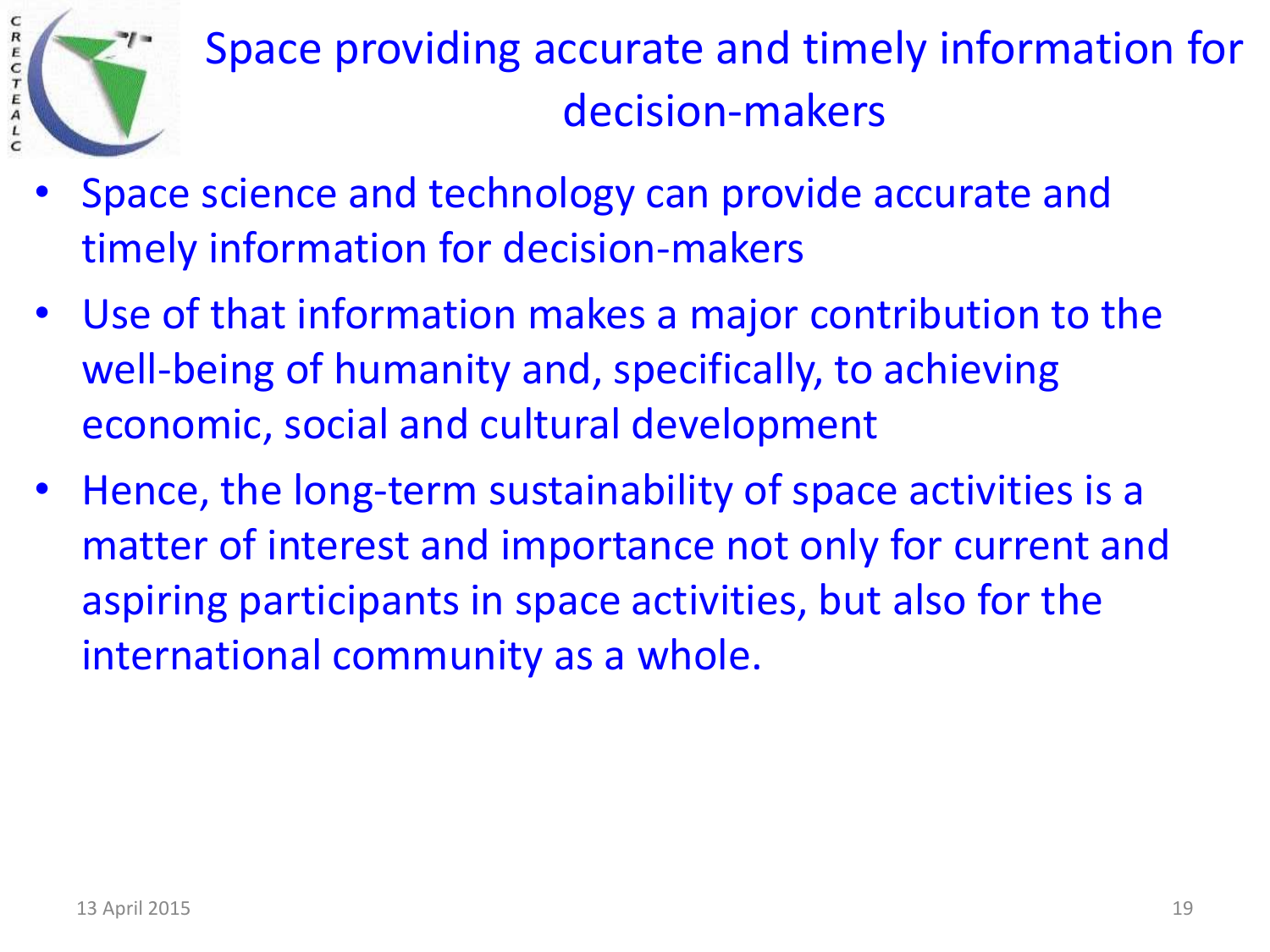

- Broad international agreement that within existing data policies, in situ and space-acquired EO data should be made available at no cost or at affordable prices to the user communities.
- Broad international agreement that there is a need to disseminate awareness of the existence of the data, where and how it can be accessed and that there are several, national and international entities, carrying out Capacity Building activities.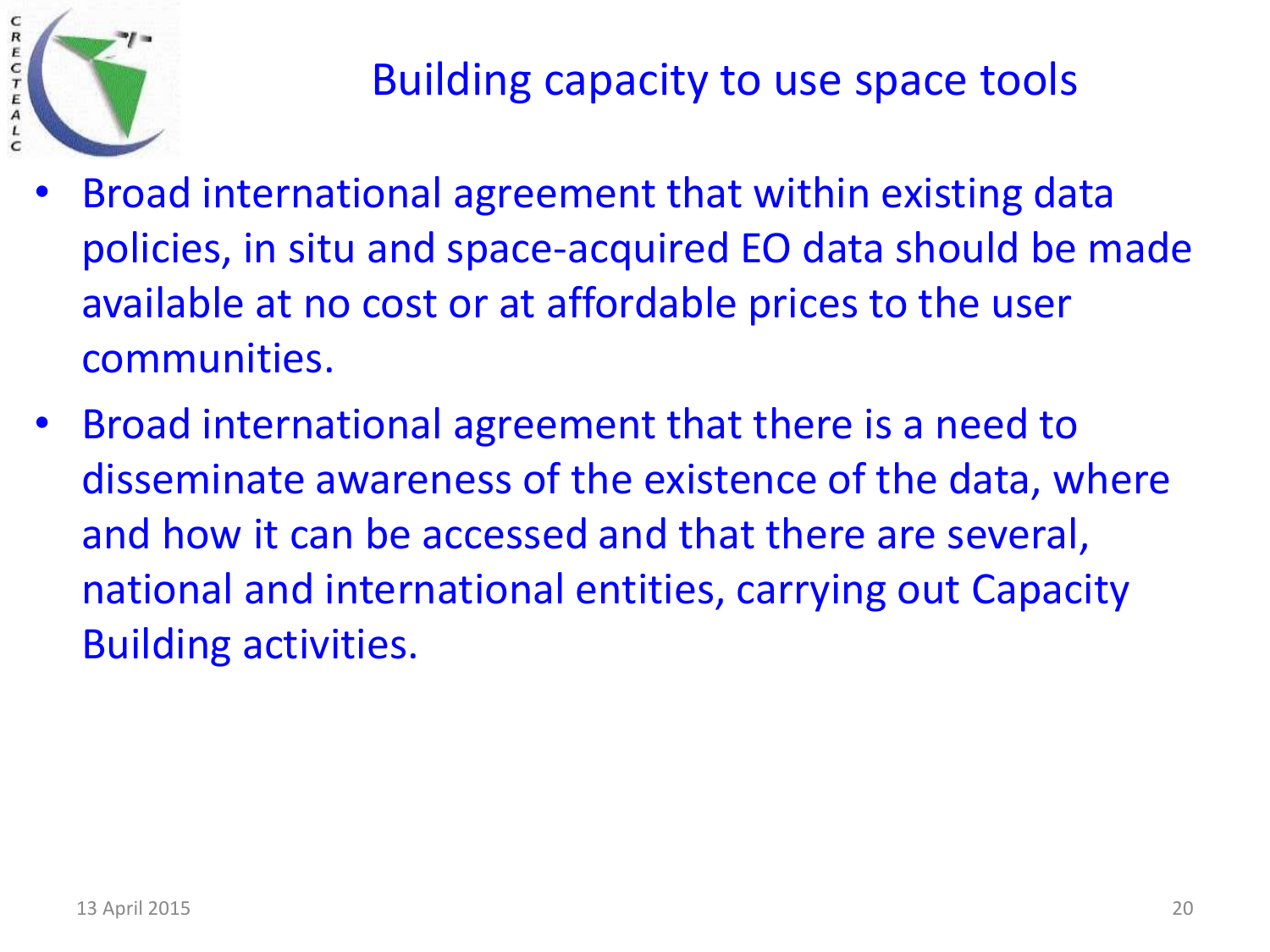

#### Building capacity to use space tools

- Several governmental and non-governmental entities carrying out capacity building (CB) activities in the use of EO data. One example:
	- CEOS (WGCapD) several space agencies participating
	- GEO Secretariat
	- European Commission (through the 2-year EOPOWER Project)
		- EOPOWER is a follow-up to IASON and GEONETCAB
		- Has 13 partners from Europe, Africa, Asia and LAC (CRECTEALC)
		- Promoting the use of EO for development
		- Populating the GeoCab Portal
- Activities carried out are coordinated; they are either complementary or carried out jointly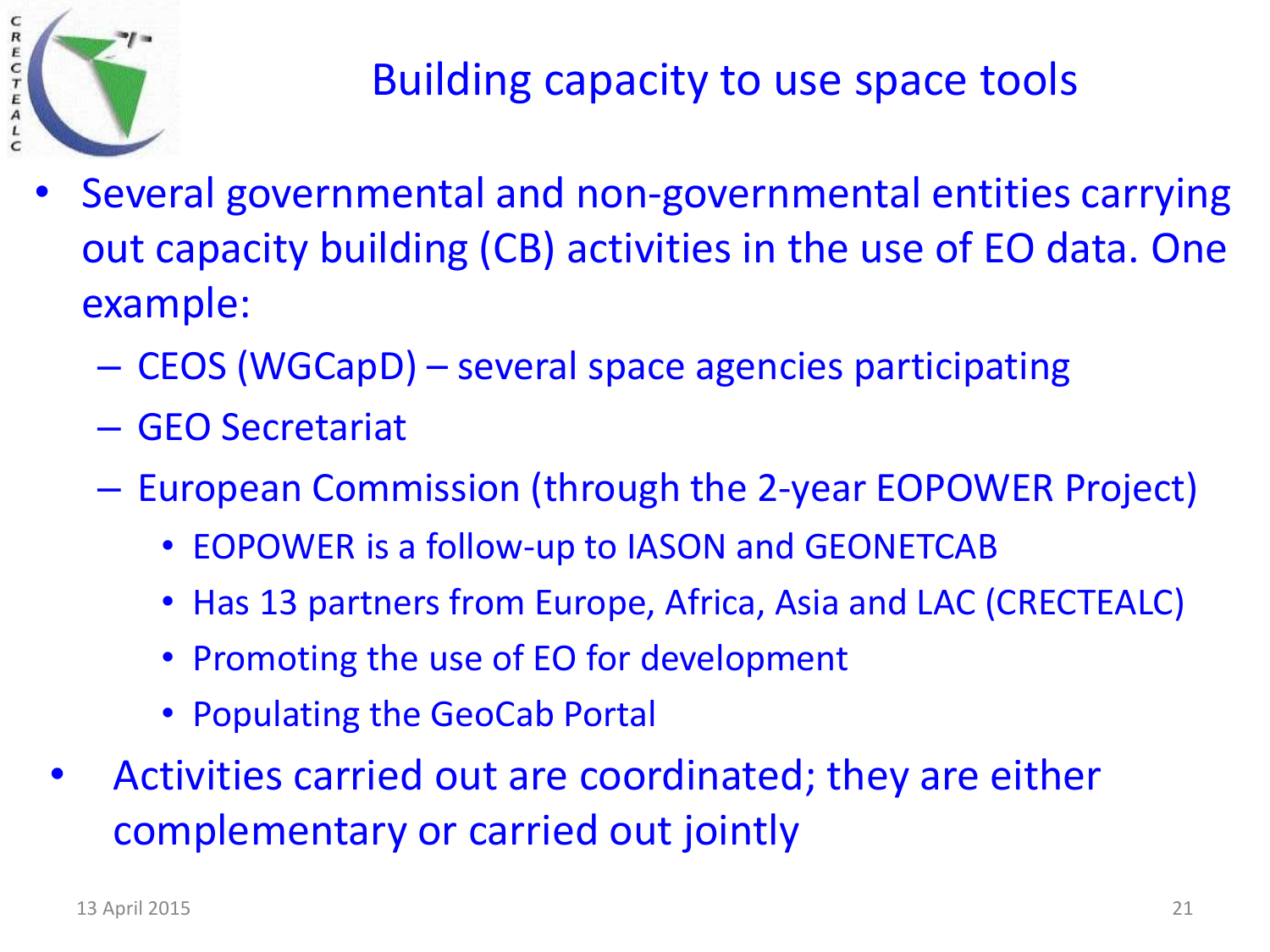

#### Building capacity to use space tools

• **Objectives: Were to find & Access EO images and open-souce software**;



#### *Workshop on the use of Space Science and Technology in the Prevention of and response to Disasters in Mesoamerica*

*19 – 22 November 2013, Tuxtla Gutiérrez, Chiapas, Mexico*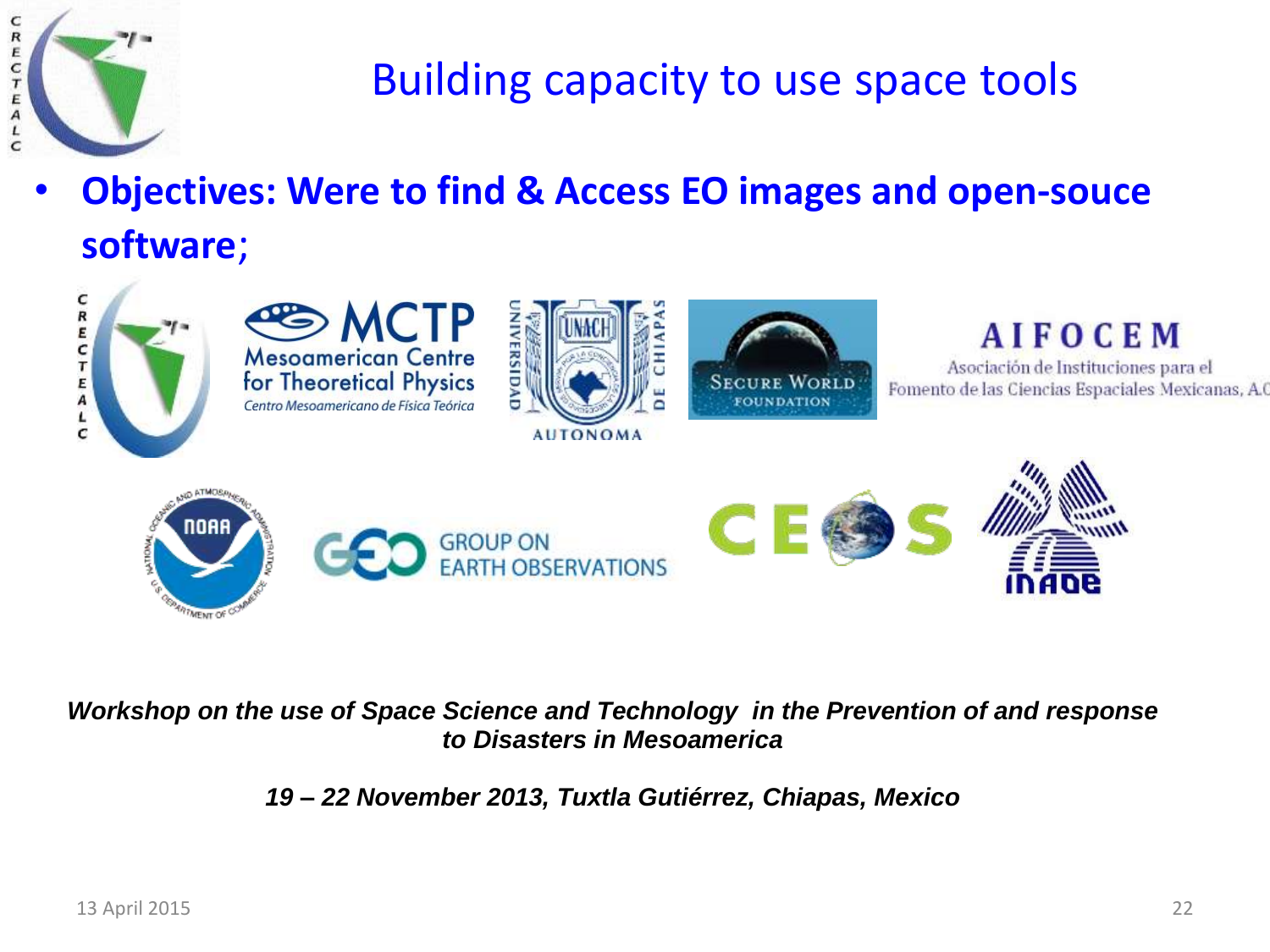





#### *Workshop on the use of Open-Source Software and Satellite Data in the Prevention of, and Response to, Disasters in Mesoamerica*

13 April 2015 23 *19 – 23 May 2014, Tonantzintla, Puebla, México*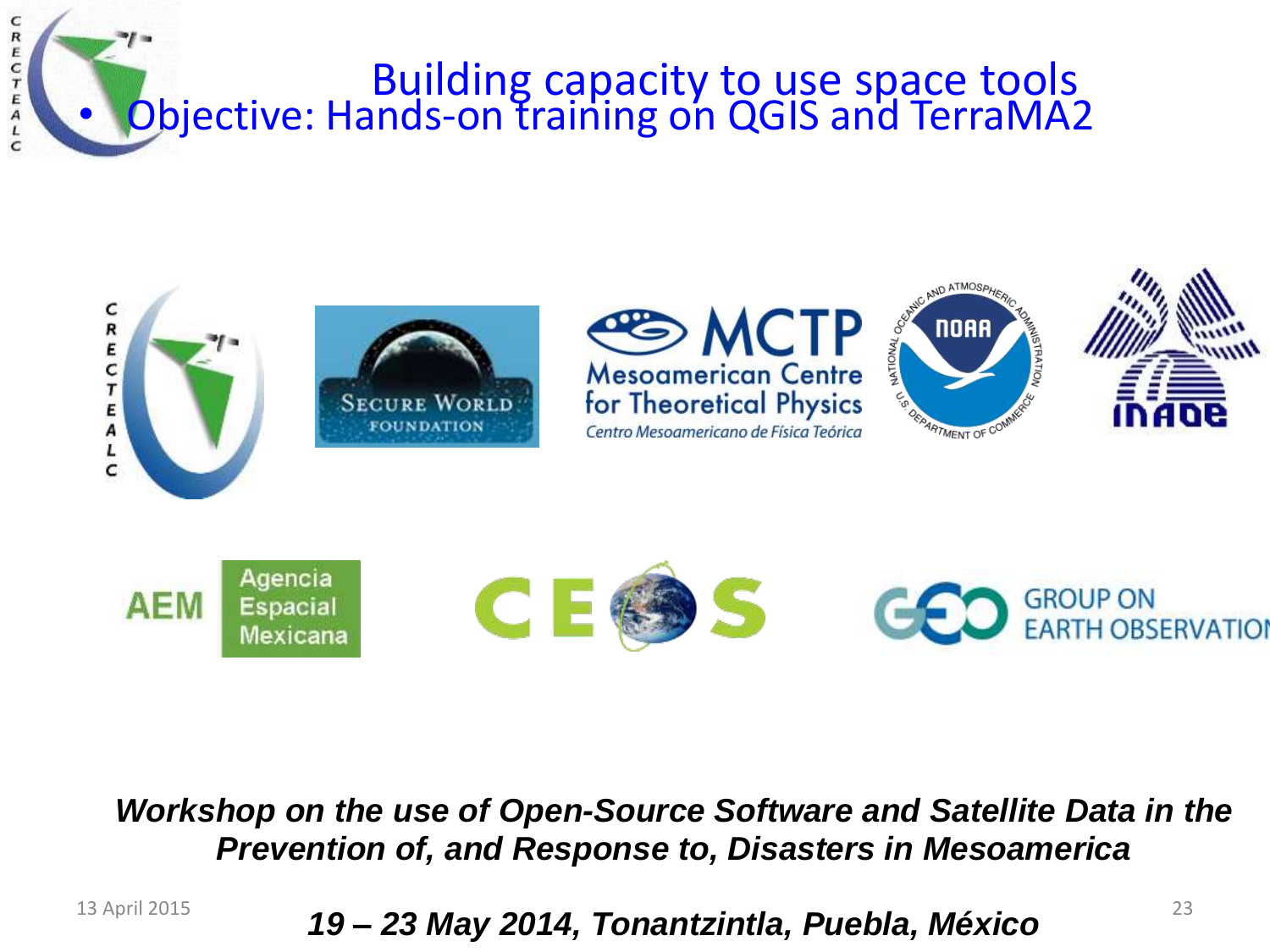

Building capacity to use space tools

• **Objective: To make 30m Shuttle Radar Topography Mission 2 (SRTM-2) data available to countries in LAC**



*Higher Resolution SRTM Data & Flood Modelling Workshop 25 – 29 May 2015, Tonantzintla and Puebla, Puebla, México*